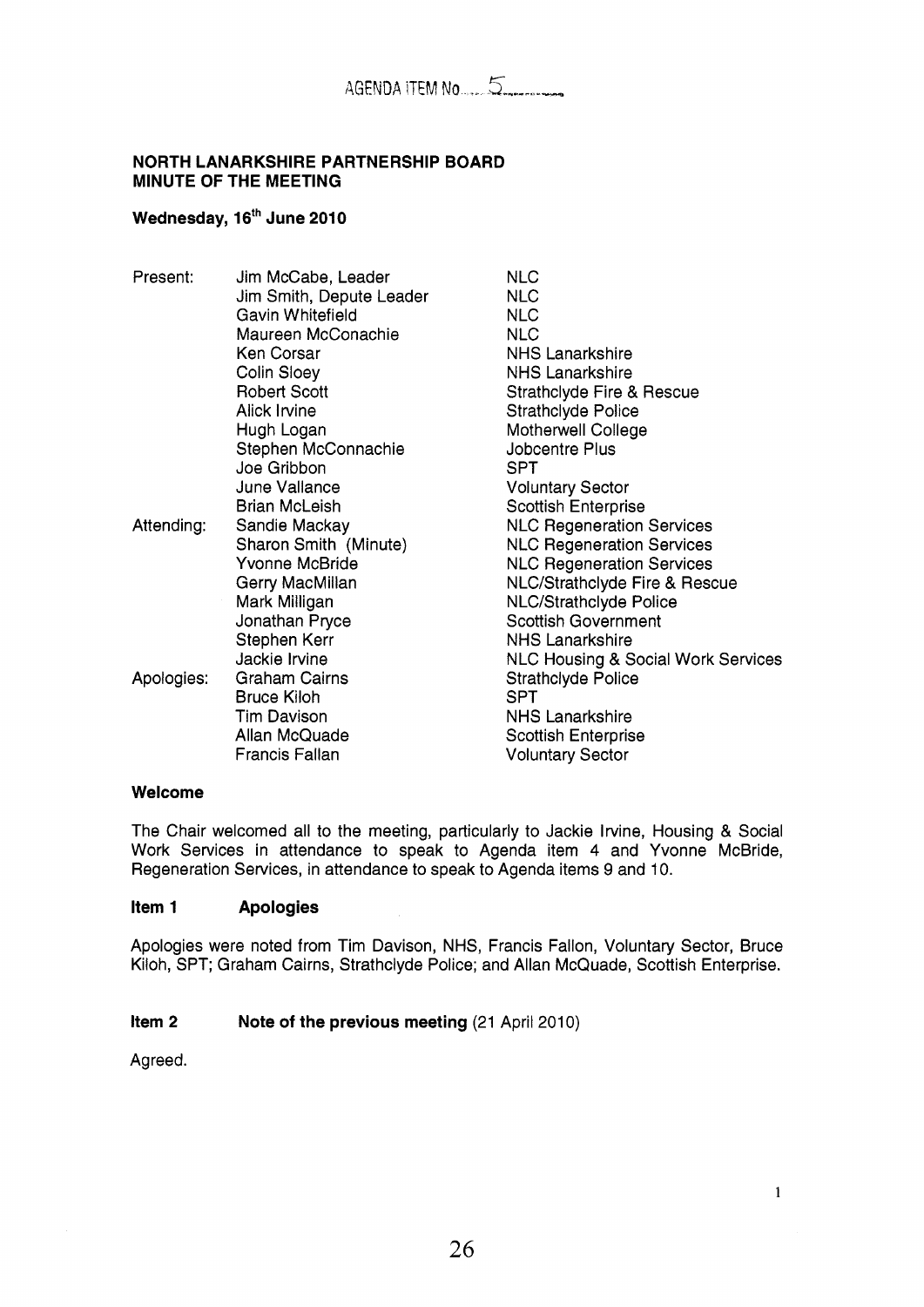## **Item 3 Matters Arising**

*Big Lottery, Our Place* - Sandie Mackay is currently arranging a meeting with the Big Lottery Board to further discuss the Newmains project. It is anticipated the meeting will take place in the next few weeks.

## **Item 4 Establishment of North Lanarkshire Chief Officers Group** - **Public Protection and Integrated Children's Services**

Jackie lrvine spoke to the report on the establishment of a North Lanarkshire Chief Officers Group Public Protection and Integrated Children's Services.

The Children's (Scotland) Act 1995 required a multi-agency approach to Integrated Children's Services planning.

Remits of the Local Authority, NHS Boards and the Police Division were extended in the guidance to Child Protection Committees in 2005. This called for greater strategic leadership in the protection of children.

In terms of Public Protection, the roles of Chief Officers have extended in recent years to include:

- Multi-Agency Public Protection Arrangements (MAPPA)
- Adult Protection and Domestic Abuse, which is a cross-cutting issue

There are clear links between all of these agendas.

Jackie advised that the proposals bring agendas together under one Public Protection Chief Officers Group.

Jackie stated that Integrated Children's Services Planning and the recently revised structures are integral to delivering service priorities and developments across these themes.

These proposals bring a consistent approach to reporting and governance arrangements. It will also assist in consolidating the roles and remits of the two recently appointed independent chairs for child and adult protection and should avoid duplication in effort and achieve an efficient and effective use of resources and approach.

*The Board noted the establishment of a North Lanarkshire Chief Officers Group Public Protection and Integrated Children's Services, and, noted the content of the report* 

## **Item 5 Single Outcome Agreement Performance Reporting 2009-2010**

The Board received an update on the Community Plan performance reports for the period April  $2009 -$  March 2010.

Annual action plans have been produced for each of the themes in the Community Plan. These plans form the basis of the annual performance report produced by each of the themed working groups to outline progress towards the outcomes in the Community Plan and as part of the monitoring of the Single Outcome Agreement.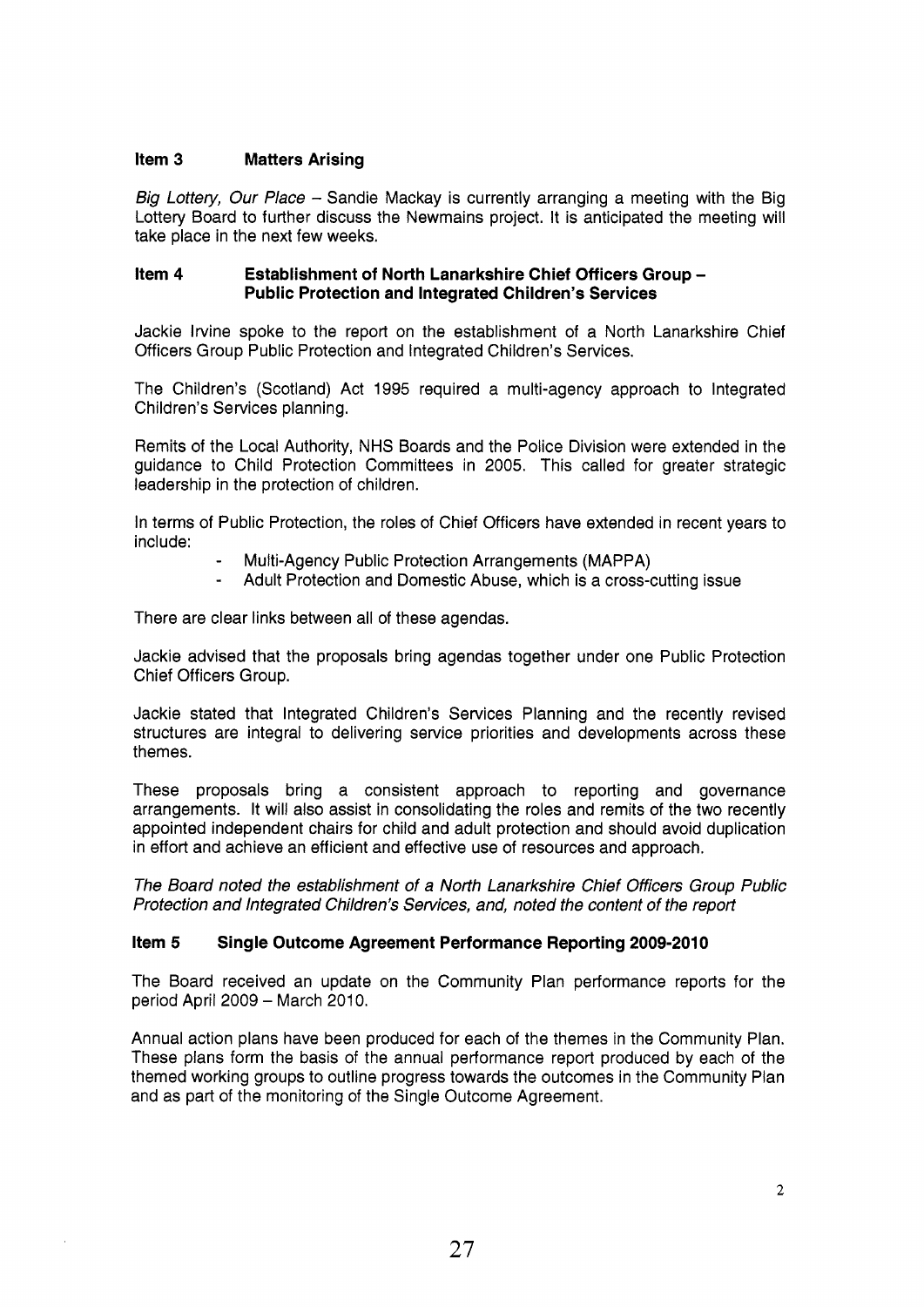The thematic performance reports give an indication of progress achieved and will form the basis of the Single Outcome Agreement Annual Report 2009-2010. The next SOA (2011-2014) is currently being prepared for submission to the Scottish Government later this year.

The Board meeting scheduled for 1 December 2010 will focus on the Partnership's performance for the first six months of 2010. The Chair of each of the thematic working groups will present their group's overall performance, its arrangements for reviewing current progress and the requirement of implementing any remedial action.

Sandie Mackay provided an update on the current position with each Theme and confirmed all indicators were on target.

*Post meeting note* - *updated report issued (by email) to Partners on 16 June 2010.* 

The meeting was also advised of the date of the annual Performance Report launch  $-8$ October, Broadwood Stadium - invitations to which will be issued in due course.

*The Board noted the content of the report* 

## **Item 6 Ravenscraig update**

The meeting was updated on the delivery of the Phase One development at Ravenscraig:

- The first phase of development works began in 2006 and all components are either complete or underway
- Motherwell College campus opened in September 2009
- The Regional Sports Facility is almost complete with an expected opening date in October 2010
- Target date for the opening of the Innovation Park is March 2011
- Work on 60 housing units has begun with an expected completion date in January 2011

In relation to Phase Two, a number of actions are currently underway which, primarily,  $include -$ 

- Preparation of Area Planning Briefs (i.e. the preparatory work required to be undertaken for Ravenscraig and the wider Motherwell and Wishaw areas). The work will be jointly funded by North Lanarkshire Council, Scottish Enterprise and Wilson Bowden.
- Preparation of an Outline Business Case for consideration of Ravenscraig as a pilot Tax Incremental Financing project -
- Consideration by NLC of the potential to replace Scottish Enterprise within the Ravenscraig joint venture company (NLC are currently in the process of considering the possibility of replacing Scottish Enterprise within the Ravenscraig joint venture. No decision has yet been reached.) -

*The Board noted the progress in relation to delivery of Phase One at Ravenscraig; noted the progress in the delivery of Phase Two Area Briefs and TIF business case; and agreed to receive future progress reports* 

### **Action: Regeneration Services**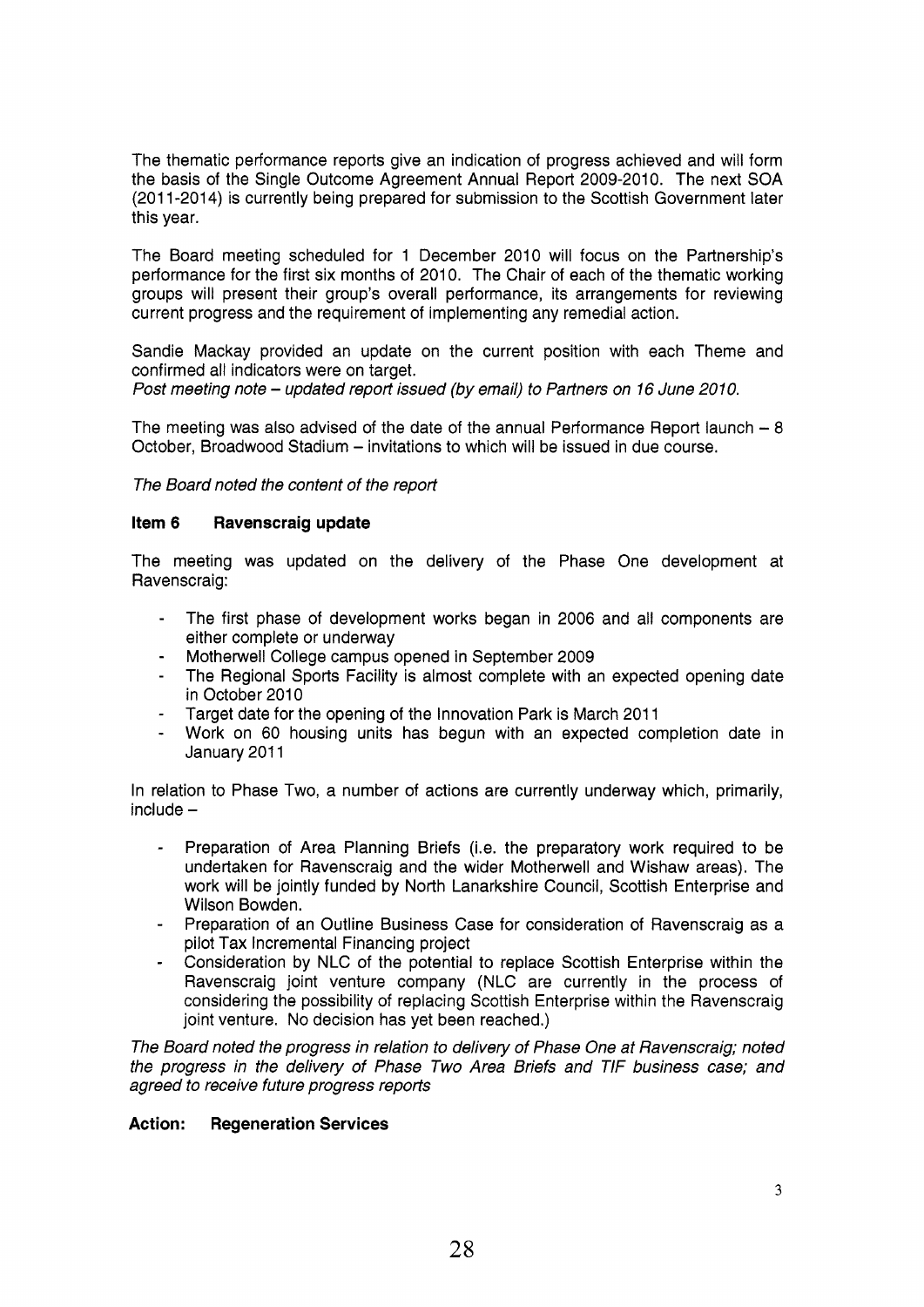## **Item 7 Third Sector update**

*Supporting Voluntary Action Pathfinder* - June Valance updated the meeting in relation to the success of the Voluntary Sector Partnership Group in securing funds to develop formal processes to support links between the sector and partners. The Pathfinder project ceased formally in May 2010 and since then, consultants (MGM Associates) have been carrying out an external evaluation of the Pathfinder activity and to offer recommendations around potentially "mainstreaming of network activity". A further update on this will be provided to the Board as the work progresses.

*Demonstration Project* - *Local Community Led Planning* - *Greenhead, Wishaw* -

June also provided an update on this project, which is funded by Supporting Voluntary Action (SVA), the purpose of the project being *"to demonstrate the transferability of a proven model which empowers communities to engage with community planning".* It is intended that this will provide a route map for other areas across Scotland to follow to introduce the approach into their own area. The report summarises the 4 distinct phases based on community priorities.

*The Board noted the content of the report and agreed to accept future update reports from the Third Sector* 

## **Item 8 Local Community Planning**

The meeting was updated on key developments in relation to community planning work undertaken by the Local Area Teams over the last two months. This main focus of this work includes  $-$ 

- three local priorities per area have now been agreed and will be developed further by the Marching Services to People Sub Group/Local Area Teams
- Continued development of the model for Community Safety Sub Groups and agree ways to improve the Community Safety reports received from Housing & Social Work Services, Strathclyde Police and Strathclyde Fire & Rescue
- Meetings with the newly established NHS Health Improvement Teams to agree representation at Local Area Teams and Local Area Partnerships -
- Progressing the Community Wellbeing Champions Initiative -
- Testing on-line consultations with individuals via Community Forums -

In addition to the above, and over the last two months, a training session has been held for elected members relating to Local Area Partnerships. The purpose of this was to raise awareness of community planning, help understand the challenges facing the Local Area Partnerships and, discuss possible improvements.

Following a recent meeting with the six Local Area Partnership Convenors, it has been proposed that one convenor, on a rotational basis, should attend future NLP Board meetings. The purpose of this would be to become familiar with the strategic issues, discuss Local Area Partnership business and gain an understanding of the Board's role.

*The Board noted the content of the report and agreed attendance from one Local Area Partnership Convenor at future NLP Board meetings.*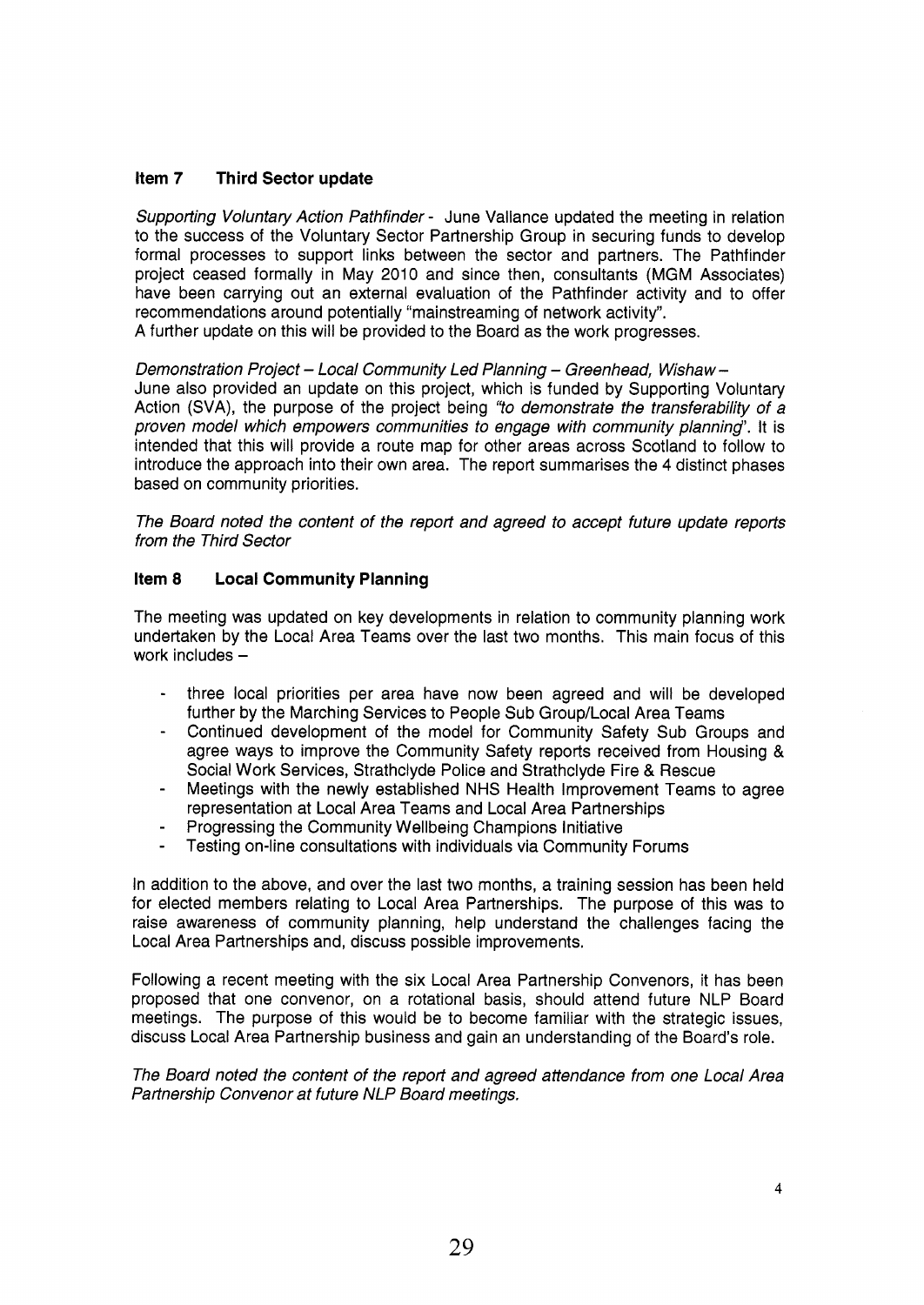## **Action: Regeneration Services**

## **Item 9 Community Engagement Action Plan 2010-2011**

The Board was updated on the development of the Community Engagement Action Plan currently being taken forward by the Community Engagement Sub Group, which comprises representation from NHS Lanarkshire, VANL - Voluntary Action North Lanarkshire, Housing & Social Work Services, NLC Planning, Strathclyde Police and Strathclyde Fire & Rescue. The Group has a key role in ensuring that the Community Engagement Strategy (approved by the NLP Board in November 2009), is implemented across the Community Planning Partnership through the preparation of the Community Engagement Strategy Action Plan of which the Group has responsibility to monitor and evaluate delivery.

The activities contained in the Action Plan (Appendix 1 of the Board report) will continue to contribute to, and ensure effective community engagement continues across North Lanarkshire.

*The Board noted the content of the report* 

## Action: Regeneration Services/NLP Officers Group

## **Item 10 Community Engagement Mapping**

*Phase One* - The report highlights findings from Phase One of the community engagement mapping exercise and also recommends progressing improvement actions for community engagement across the Partnership.

The meeting heard that the ten National Standards for Engagement (NSfE) are the measurable performance statements for good community engagement and enable engagement activity to be measured. Appendices 1 and 2 of the report highlight the activities reported and the planned activities for 2010-2011 from across the Partners.

*Phase Two - In order to progress this phase of the mapping exercise, the Community* Engagement Sub Group will gather additional information from their service. The conclusions from this will be "tested" with development staff and key stakeholders. Phase Two will review the impact of identified processes and methods under the SOA key themes of service improvement.

*The Board noted the content of the report and approved progressing Phase Two of the mapping exercise and, approved the Community Engagement Sub Group taking forward improvement actions.* 

### **Action: Regeneration Services/Community Engagement Sub Group**

## **Item 11 North Lanarkshire Economic Activity update (May 2010)**

*Job Seekers Allowance (JSA)* - The report focused on Job Seekers Allowance which showed there had been a marked reduction in the number of people claiming JSA during that last two months, particularly in the 18-24 age group.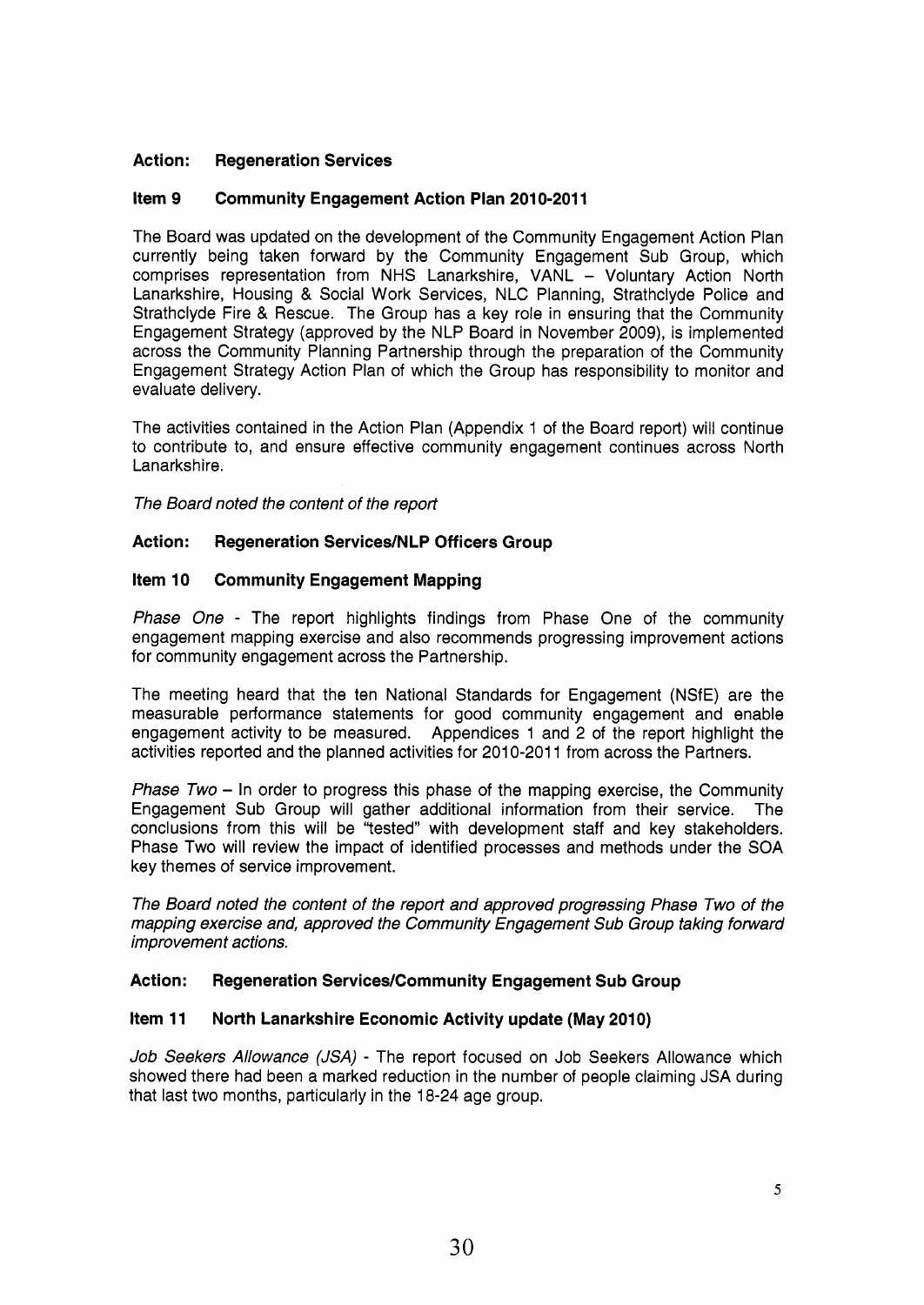It was recognised that this may be due in part to interventions locally under the Young People's Guarantee, particularly Future Jobs Fund. Whilst the reduction is significant, it was recognised that there is still a high number of claimants across North Lanarkshire.

*Future Jobs Fund (fJf)* - to date, this has provided jobs for over 400 unemployed young people, however, new funding for FJF has ended but the current FJF in North Lanarkshire will continue until 2011, the last placements will be in September 2011. 700 vacancies require to be filled over the next 10 months.

*Flexible New Deal* - this has been replaced by the Government's Work Programme, details of which have yet to be announced. The current contract is with the Wise Group.

An update report will be brought to the Board by Maureen McConachie, at the next meeting.

*The Board noted the content of the report,* 

### **Item 12 Financial Outlook 2011-2014**

The report outlined proposed transitional funding arrangements for the Voluntary Sector during 201 1-2012.

Confirmation is awaited from the Government on the reduction in public sector budgets over the next 3 years, the impact of which remains unknown. It is likely however, that public sector organisations across North Lanarkshire will not have their budgets confirmed until January 2011. Partners are currently identifying significant savings within their organisation in preparation for the announcements and are requested to make every effort, as early as practicable, in notifying the voluntary sector of any change to their funding in 201 1-2012.

Partners were asked where possible, to offer a minimum of 3 months funding in the period April - June 2011 to voluntary sector projects/providers.

*The Board noted the content of the report and agreed the proposal for the transitional funding arrangements.* 

### **Action: NLP Officers Group**

#### **Item 13 Community Safety Partnership restructure**

The Board heard the proposal to restructure the current Community Safety Partnership and to prepare for the next Single Outcome Agreement (SOA).

The proposed structure, as detailed in the report, highlights appropriate representation from Partners and the reporting processes required to continue to meet community safety objectives. It is intended that the new structure will allow a reduction in the number of meetings attended by representatives.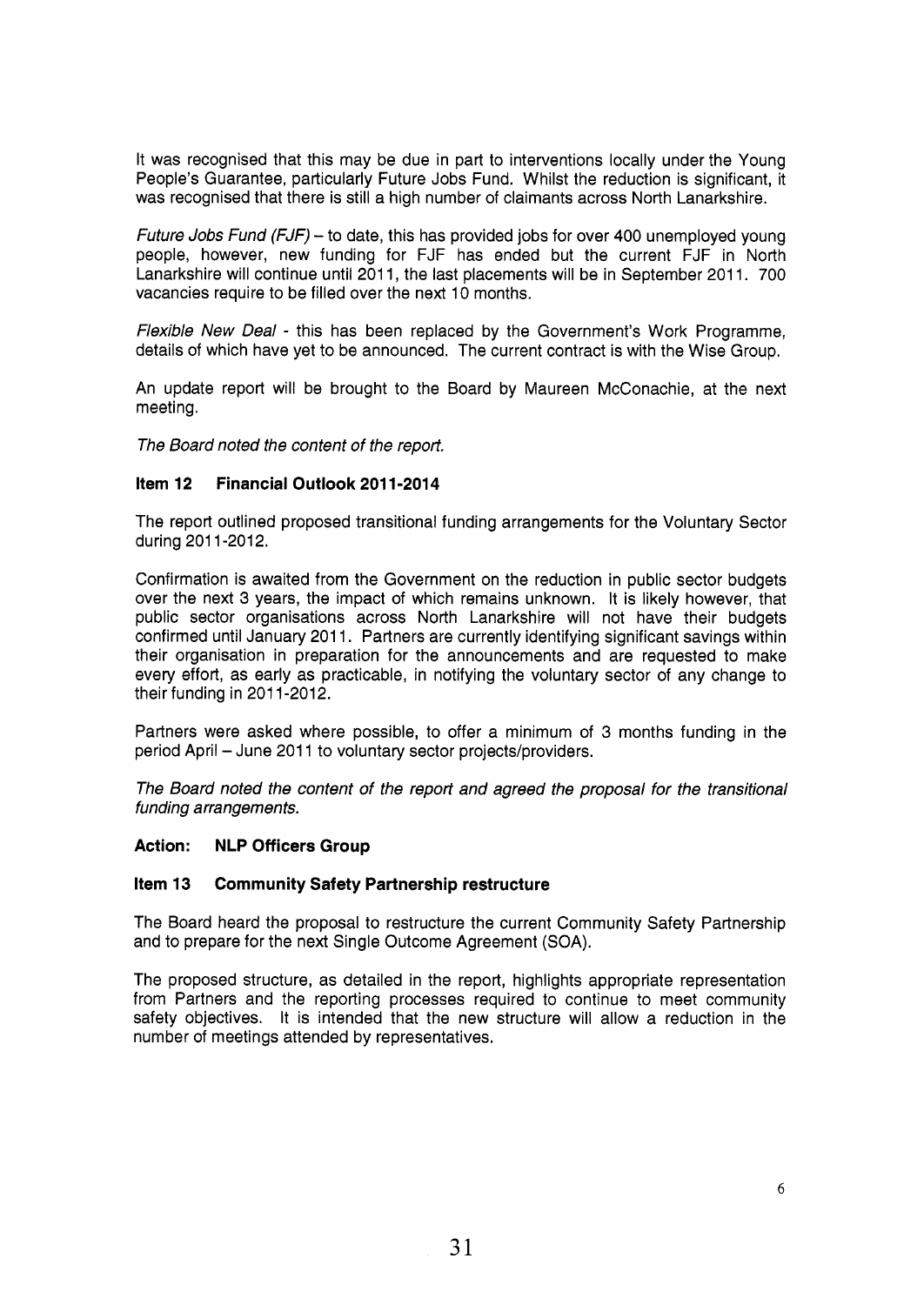In relation to the SOA (2009-2011), the Indicators will be supported by revised action plans which were previously monitored by the Environment Working Group  $-$  it is intended that this responsibility will lie with a newly established Monitoring Group, membership of which, will consist of representatives from North Lanarkshire Council, Strathclyde Police and Strathclyde Fire & Rescue. The Monitoring Group will meet on a 2-3 monthly basis.

To assist the Community Safety Partnership make appropriate planning decisions in respect of community safety across North Lanarkshire, it is intended to establish a Strategic Assessment which will provide details of current/emerging trends. It is expected that the information contained in the Strategic Assessment will assist community planning partners to identify common areas of activity where joint working could be undertaken.

The meeting was advised that a community safety event will be held on 1 October 2010 (Broadwood Stadium, Cumbernauld) to which all Partners will be invited.

*The Board noted the content of the reporf* 

## **Item 14 Ministerial visit** - **7 July 2010**

The NLP Board will be invited to this event attended by Mike Russell MSP. Draft Programme items include - the economic recession; SOA performance; Ravenscraig and the new SOA.

After discussion, it was proposed that Motherwell College could host the visit which would include a "walkabout" to the new housing site, the sports facility and a local employability project. It was further suggested that a brief presentation on Phase 2 will take place during the ministerial visit.

### **Action: Regeneration Services**

### **Item 15 Budget Statement**

Noted, as at Period 2 (28<sup>th</sup> May 2010). Unallocated resources £23,332 - the NLP Officers Group are asked to consider how to make best use of this funding.

## **Action: NLP Officers Group**

### **Item 16 AOCB**

*Skills Development Scotland* / *NLC Service Deliverv Aureement* - The Board was advised that Skills Development Scotland has organised a workshop in each local authority in Scotland in order to clarify their role in delivering the objectives of the Single Outcome Agreement and to allow partners an opportunity to become involved in the development of Service Delivery Agreements.

The workshop for North Lanarkshire was held in April 2010, attended by representatives from Skills Development Scotland, Motherwell College, Strathclyde Police and the Council's Regeneration Services and Learning & Leisure Services.